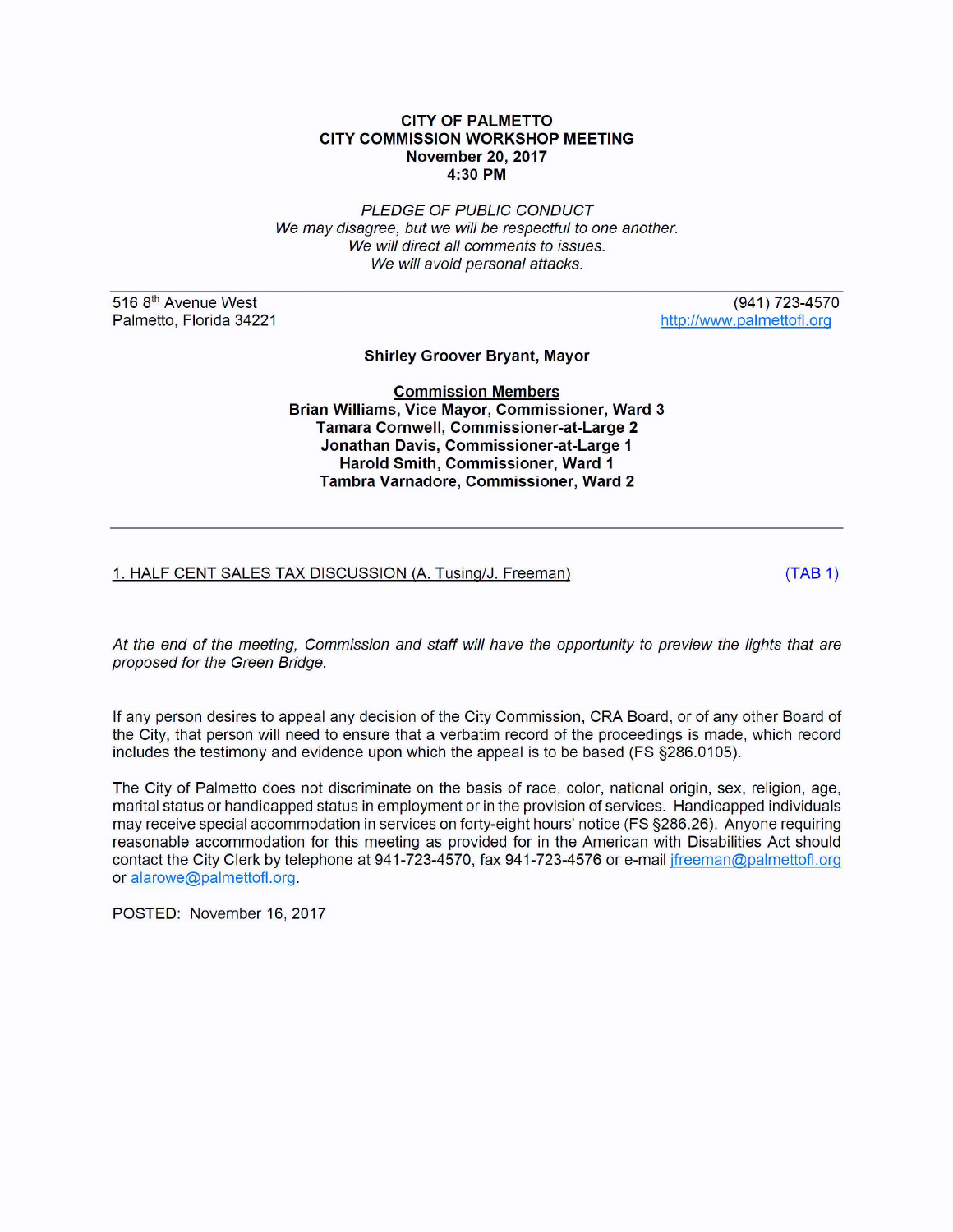| \$ total<br>Transportation<br>%<br>Sidewalks<br>Neighborhood sidewalks and sidewalks to schools<br>\$<br>2,050,000<br>Intersection Improvements<br>Upgraded traffic signals and additional turn lanes<br>\$<br>3,570,000<br>Major Road Improvements<br>Standard and sufficient travel lanes, bridges, sidewalks, bike lanes (or trail),<br>$\zeta$<br>and street lighting<br>3,849,302<br>$\varsigma$<br><b>Transportation Sub Total</b><br>48%<br>9,469,302<br><b>Public Safety and Law Enforcement</b><br>Law Enforcement Facilities & Equipment<br>$\varsigma$<br>New, replacement and expansion of aging facilities and equipment<br>185,000<br>Criminal Justice & Public Safety Facility Improvements<br>\$<br>New, replacement and expansion of aging facilities and equipment<br>6,315,000<br>911 and Public Safety Technology Upgrades<br>\$<br>New, replacement and expansion of aging facilities and equipment<br>290,000<br>\$<br><b>Public Safety and Law Enforcement Sub Total</b><br>6,790,000<br>34%<br><b>Parks &amp; Community Facilities</b><br>City Parks<br>\$<br>New, replacement and enhancement of aging facilities and equipment<br>1,900,000<br><b>Recreational Buildings and Playgrounds</b><br>\$<br>New, replacement and enhancement of aging facilities and equipment<br>850,000<br><b>Environmental Preserves &amp; Boat Ramps</b><br>\$<br>New, replacement and enhancement of aging facilities and equipment<br>250,000<br>Government Buildings and Communities Facilities<br>\$<br>New, replacement and enhancement of aging facilities and equipment<br>500,000<br>\$<br><b>Parks and Community Facilities Sub Total</b><br>3,500,000<br>18%<br>\$<br>Total<br>19,759,302 | Infrastructure Sales Tax Funding Categories List |  |  |
|-------------------------------------------------------------------------------------------------------------------------------------------------------------------------------------------------------------------------------------------------------------------------------------------------------------------------------------------------------------------------------------------------------------------------------------------------------------------------------------------------------------------------------------------------------------------------------------------------------------------------------------------------------------------------------------------------------------------------------------------------------------------------------------------------------------------------------------------------------------------------------------------------------------------------------------------------------------------------------------------------------------------------------------------------------------------------------------------------------------------------------------------------------------------------------------------------------------------------------------------------------------------------------------------------------------------------------------------------------------------------------------------------------------------------------------------------------------------------------------------------------------------------------------------------------------------------------------------------------------------------------------------------------------------------------------------------------------|--------------------------------------------------|--|--|
|                                                                                                                                                                                                                                                                                                                                                                                                                                                                                                                                                                                                                                                                                                                                                                                                                                                                                                                                                                                                                                                                                                                                                                                                                                                                                                                                                                                                                                                                                                                                                                                                                                                                                                             | <b>City of Palmetto</b>                          |  |  |
|                                                                                                                                                                                                                                                                                                                                                                                                                                                                                                                                                                                                                                                                                                                                                                                                                                                                                                                                                                                                                                                                                                                                                                                                                                                                                                                                                                                                                                                                                                                                                                                                                                                                                                             |                                                  |  |  |
|                                                                                                                                                                                                                                                                                                                                                                                                                                                                                                                                                                                                                                                                                                                                                                                                                                                                                                                                                                                                                                                                                                                                                                                                                                                                                                                                                                                                                                                                                                                                                                                                                                                                                                             |                                                  |  |  |
|                                                                                                                                                                                                                                                                                                                                                                                                                                                                                                                                                                                                                                                                                                                                                                                                                                                                                                                                                                                                                                                                                                                                                                                                                                                                                                                                                                                                                                                                                                                                                                                                                                                                                                             |                                                  |  |  |
|                                                                                                                                                                                                                                                                                                                                                                                                                                                                                                                                                                                                                                                                                                                                                                                                                                                                                                                                                                                                                                                                                                                                                                                                                                                                                                                                                                                                                                                                                                                                                                                                                                                                                                             |                                                  |  |  |
|                                                                                                                                                                                                                                                                                                                                                                                                                                                                                                                                                                                                                                                                                                                                                                                                                                                                                                                                                                                                                                                                                                                                                                                                                                                                                                                                                                                                                                                                                                                                                                                                                                                                                                             |                                                  |  |  |
|                                                                                                                                                                                                                                                                                                                                                                                                                                                                                                                                                                                                                                                                                                                                                                                                                                                                                                                                                                                                                                                                                                                                                                                                                                                                                                                                                                                                                                                                                                                                                                                                                                                                                                             |                                                  |  |  |
|                                                                                                                                                                                                                                                                                                                                                                                                                                                                                                                                                                                                                                                                                                                                                                                                                                                                                                                                                                                                                                                                                                                                                                                                                                                                                                                                                                                                                                                                                                                                                                                                                                                                                                             |                                                  |  |  |
|                                                                                                                                                                                                                                                                                                                                                                                                                                                                                                                                                                                                                                                                                                                                                                                                                                                                                                                                                                                                                                                                                                                                                                                                                                                                                                                                                                                                                                                                                                                                                                                                                                                                                                             |                                                  |  |  |
|                                                                                                                                                                                                                                                                                                                                                                                                                                                                                                                                                                                                                                                                                                                                                                                                                                                                                                                                                                                                                                                                                                                                                                                                                                                                                                                                                                                                                                                                                                                                                                                                                                                                                                             |                                                  |  |  |
|                                                                                                                                                                                                                                                                                                                                                                                                                                                                                                                                                                                                                                                                                                                                                                                                                                                                                                                                                                                                                                                                                                                                                                                                                                                                                                                                                                                                                                                                                                                                                                                                                                                                                                             |                                                  |  |  |
|                                                                                                                                                                                                                                                                                                                                                                                                                                                                                                                                                                                                                                                                                                                                                                                                                                                                                                                                                                                                                                                                                                                                                                                                                                                                                                                                                                                                                                                                                                                                                                                                                                                                                                             |                                                  |  |  |
|                                                                                                                                                                                                                                                                                                                                                                                                                                                                                                                                                                                                                                                                                                                                                                                                                                                                                                                                                                                                                                                                                                                                                                                                                                                                                                                                                                                                                                                                                                                                                                                                                                                                                                             |                                                  |  |  |
|                                                                                                                                                                                                                                                                                                                                                                                                                                                                                                                                                                                                                                                                                                                                                                                                                                                                                                                                                                                                                                                                                                                                                                                                                                                                                                                                                                                                                                                                                                                                                                                                                                                                                                             |                                                  |  |  |
|                                                                                                                                                                                                                                                                                                                                                                                                                                                                                                                                                                                                                                                                                                                                                                                                                                                                                                                                                                                                                                                                                                                                                                                                                                                                                                                                                                                                                                                                                                                                                                                                                                                                                                             |                                                  |  |  |
|                                                                                                                                                                                                                                                                                                                                                                                                                                                                                                                                                                                                                                                                                                                                                                                                                                                                                                                                                                                                                                                                                                                                                                                                                                                                                                                                                                                                                                                                                                                                                                                                                                                                                                             |                                                  |  |  |
|                                                                                                                                                                                                                                                                                                                                                                                                                                                                                                                                                                                                                                                                                                                                                                                                                                                                                                                                                                                                                                                                                                                                                                                                                                                                                                                                                                                                                                                                                                                                                                                                                                                                                                             |                                                  |  |  |
|                                                                                                                                                                                                                                                                                                                                                                                                                                                                                                                                                                                                                                                                                                                                                                                                                                                                                                                                                                                                                                                                                                                                                                                                                                                                                                                                                                                                                                                                                                                                                                                                                                                                                                             |                                                  |  |  |
|                                                                                                                                                                                                                                                                                                                                                                                                                                                                                                                                                                                                                                                                                                                                                                                                                                                                                                                                                                                                                                                                                                                                                                                                                                                                                                                                                                                                                                                                                                                                                                                                                                                                                                             |                                                  |  |  |
|                                                                                                                                                                                                                                                                                                                                                                                                                                                                                                                                                                                                                                                                                                                                                                                                                                                                                                                                                                                                                                                                                                                                                                                                                                                                                                                                                                                                                                                                                                                                                                                                                                                                                                             |                                                  |  |  |
|                                                                                                                                                                                                                                                                                                                                                                                                                                                                                                                                                                                                                                                                                                                                                                                                                                                                                                                                                                                                                                                                                                                                                                                                                                                                                                                                                                                                                                                                                                                                                                                                                                                                                                             |                                                  |  |  |
|                                                                                                                                                                                                                                                                                                                                                                                                                                                                                                                                                                                                                                                                                                                                                                                                                                                                                                                                                                                                                                                                                                                                                                                                                                                                                                                                                                                                                                                                                                                                                                                                                                                                                                             |                                                  |  |  |
|                                                                                                                                                                                                                                                                                                                                                                                                                                                                                                                                                                                                                                                                                                                                                                                                                                                                                                                                                                                                                                                                                                                                                                                                                                                                                                                                                                                                                                                                                                                                                                                                                                                                                                             |                                                  |  |  |
|                                                                                                                                                                                                                                                                                                                                                                                                                                                                                                                                                                                                                                                                                                                                                                                                                                                                                                                                                                                                                                                                                                                                                                                                                                                                                                                                                                                                                                                                                                                                                                                                                                                                                                             |                                                  |  |  |
|                                                                                                                                                                                                                                                                                                                                                                                                                                                                                                                                                                                                                                                                                                                                                                                                                                                                                                                                                                                                                                                                                                                                                                                                                                                                                                                                                                                                                                                                                                                                                                                                                                                                                                             |                                                  |  |  |
|                                                                                                                                                                                                                                                                                                                                                                                                                                                                                                                                                                                                                                                                                                                                                                                                                                                                                                                                                                                                                                                                                                                                                                                                                                                                                                                                                                                                                                                                                                                                                                                                                                                                                                             |                                                  |  |  |
|                                                                                                                                                                                                                                                                                                                                                                                                                                                                                                                                                                                                                                                                                                                                                                                                                                                                                                                                                                                                                                                                                                                                                                                                                                                                                                                                                                                                                                                                                                                                                                                                                                                                                                             |                                                  |  |  |
|                                                                                                                                                                                                                                                                                                                                                                                                                                                                                                                                                                                                                                                                                                                                                                                                                                                                                                                                                                                                                                                                                                                                                                                                                                                                                                                                                                                                                                                                                                                                                                                                                                                                                                             |                                                  |  |  |
|                                                                                                                                                                                                                                                                                                                                                                                                                                                                                                                                                                                                                                                                                                                                                                                                                                                                                                                                                                                                                                                                                                                                                                                                                                                                                                                                                                                                                                                                                                                                                                                                                                                                                                             |                                                  |  |  |
|                                                                                                                                                                                                                                                                                                                                                                                                                                                                                                                                                                                                                                                                                                                                                                                                                                                                                                                                                                                                                                                                                                                                                                                                                                                                                                                                                                                                                                                                                                                                                                                                                                                                                                             |                                                  |  |  |
|                                                                                                                                                                                                                                                                                                                                                                                                                                                                                                                                                                                                                                                                                                                                                                                                                                                                                                                                                                                                                                                                                                                                                                                                                                                                                                                                                                                                                                                                                                                                                                                                                                                                                                             |                                                  |  |  |
|                                                                                                                                                                                                                                                                                                                                                                                                                                                                                                                                                                                                                                                                                                                                                                                                                                                                                                                                                                                                                                                                                                                                                                                                                                                                                                                                                                                                                                                                                                                                                                                                                                                                                                             |                                                  |  |  |
|                                                                                                                                                                                                                                                                                                                                                                                                                                                                                                                                                                                                                                                                                                                                                                                                                                                                                                                                                                                                                                                                                                                                                                                                                                                                                                                                                                                                                                                                                                                                                                                                                                                                                                             |                                                  |  |  |
|                                                                                                                                                                                                                                                                                                                                                                                                                                                                                                                                                                                                                                                                                                                                                                                                                                                                                                                                                                                                                                                                                                                                                                                                                                                                                                                                                                                                                                                                                                                                                                                                                                                                                                             |                                                  |  |  |
|                                                                                                                                                                                                                                                                                                                                                                                                                                                                                                                                                                                                                                                                                                                                                                                                                                                                                                                                                                                                                                                                                                                                                                                                                                                                                                                                                                                                                                                                                                                                                                                                                                                                                                             |                                                  |  |  |
|                                                                                                                                                                                                                                                                                                                                                                                                                                                                                                                                                                                                                                                                                                                                                                                                                                                                                                                                                                                                                                                                                                                                                                                                                                                                                                                                                                                                                                                                                                                                                                                                                                                                                                             |                                                  |  |  |
|                                                                                                                                                                                                                                                                                                                                                                                                                                                                                                                                                                                                                                                                                                                                                                                                                                                                                                                                                                                                                                                                                                                                                                                                                                                                                                                                                                                                                                                                                                                                                                                                                                                                                                             |                                                  |  |  |
|                                                                                                                                                                                                                                                                                                                                                                                                                                                                                                                                                                                                                                                                                                                                                                                                                                                                                                                                                                                                                                                                                                                                                                                                                                                                                                                                                                                                                                                                                                                                                                                                                                                                                                             |                                                  |  |  |
|                                                                                                                                                                                                                                                                                                                                                                                                                                                                                                                                                                                                                                                                                                                                                                                                                                                                                                                                                                                                                                                                                                                                                                                                                                                                                                                                                                                                                                                                                                                                                                                                                                                                                                             |                                                  |  |  |

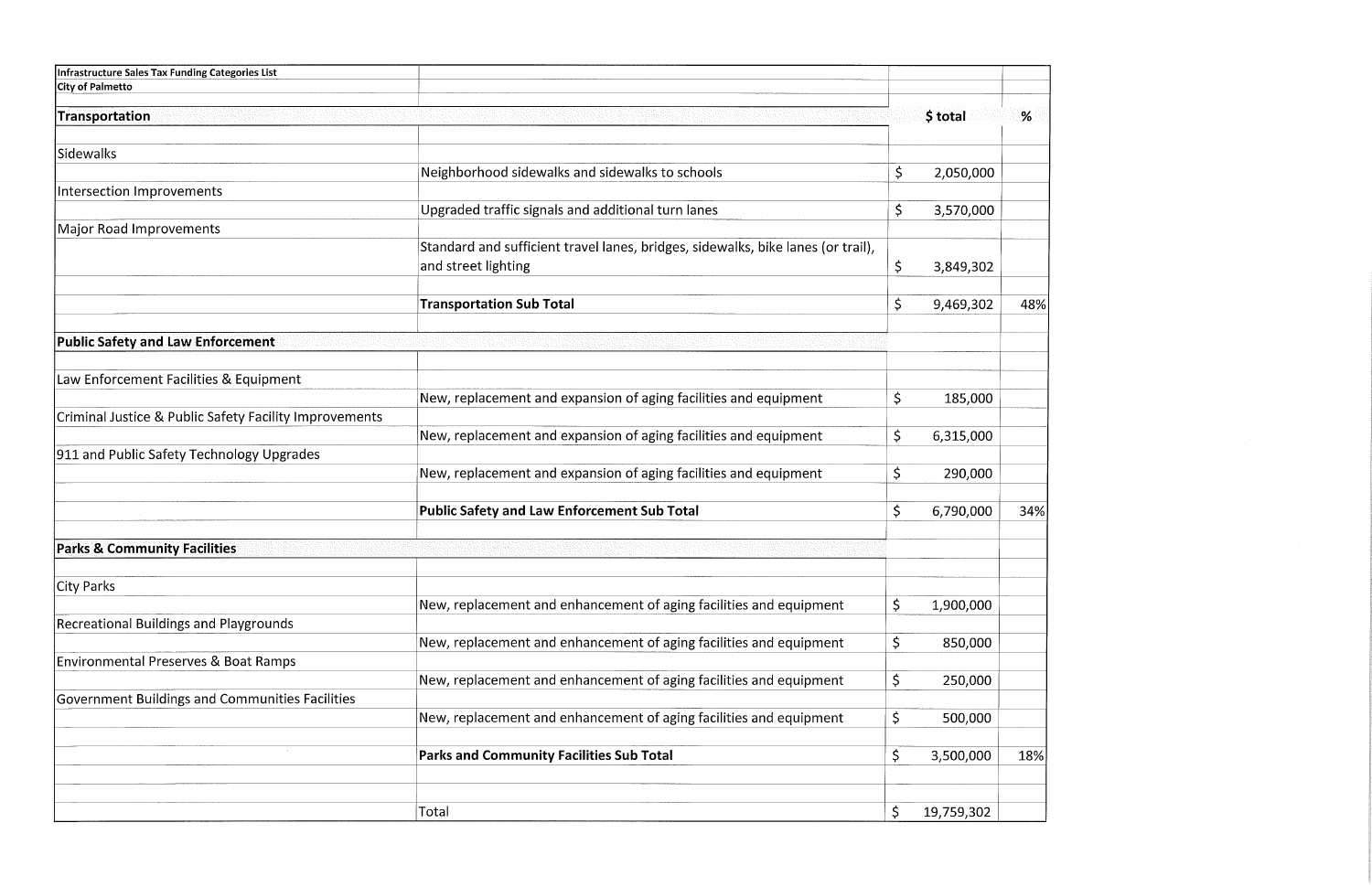|                  | Transportation                                                                                                                                    |                                  |      |                                                     |                        |                       |
|------------------|---------------------------------------------------------------------------------------------------------------------------------------------------|----------------------------------|------|-----------------------------------------------------|------------------------|-----------------------|
|                  |                                                                                                                                                   |                                  |      |                                                     |                        |                       |
|                  | <u>NUMBER MAN DER BEREICHE ER BEI EIN DER STATISTIKE ER MEISTER MEISTER ER STATISTIKE ER STATISTIKE ER STATISTIKE</u><br><b>Sidewalk Location</b> |                                  |      | <b>Improvement Decription</b>                       |                        | <b>Estimated Cost</b> |
|                  | 2021 10th Avenue Complete Street                                                                                                                  |                                  |      | On 10th Ave. from Riverside to 17th St              | \$                     | 1,000,000             |
|                  | Citywide Sidewalks                                                                                                                                |                                  |      | Sidewalks in loactions TBD                          | \$                     | 1,000,000             |
|                  | Resurfacing hidden lake trail                                                                                                                     |                                  |      | between 14th Ave to 24th                            | \$                     | 50,000                |
|                  |                                                                                                                                                   |                                  |      |                                                     |                        |                       |
|                  |                                                                                                                                                   |                                  |      | Sub-Total                                           | \$                     | 2,050,000             |
|                  |                                                                                                                                                   |                                  |      |                                                     |                        |                       |
|                  | <b>Intersection Location</b>                                                                                                                      |                                  |      | <b>Improvement Description</b>                      |                        | <b>Estimated Cost</b> |
|                  | US 301/41 Interchange                                                                                                                             |                                  |      | Redesign and rebuild interchange                    | \$                     |                       |
|                  | 8th Ave and 10th Street (right turn headed south)                                                                                                 |                                  |      | <b>Turn Lanes</b>                                   | $\overline{\varsigma}$ | 1,000,000             |
|                  | 10th Ave and 10th Street                                                                                                                          |                                  |      | Add Turn Signal for E/W traffic                     | \$                     | 10,000                |
|                  | Left Turn Signal at 7th street and 8th Ave(headed west off 8th)                                                                                   |                                  |      | Add left turn                                       | \$                     | 10,000                |
|                  | BUS US 41 and 4th Street                                                                                                                          |                                  |      | Turn lane and road improvments                      | \$                     | 1,000,000             |
|                  | BUS US 41 and 23rd St.                                                                                                                            |                                  |      | Realign the intersection                            | \$                     | 1,500,000             |
|                  | BUS US 41 between 12th and 15th                                                                                                                   |                                  |      | Median separting road                               | \$                     | 50,000                |
|                  |                                                                                                                                                   |                                  |      | Sub-Total                                           | \$                     | 3,570,000             |
|                  |                                                                                                                                                   |                                  |      |                                                     |                        |                       |
|                  | <b>Roadway Location</b><br>era e var høja for delegen de erette                                                                                   | Between                          |      | <b>Improvement Description</b><br>A (STARRY KRANA)  |                        | <b>Estimated Cost</b> |
| 1                | 24th Ave W                                                                                                                                        | 10th St W to 13th St W           |      | 1102 24 Paving/Resurfacing                          | \$                     | 36,002                |
| 1                | 3rd Ave W                                                                                                                                         | 7th St to 10th St W              |      | $1,000$ 24 Paving/Resurfacing                       | \$                     | 32,670                |
| $\overline{2}$   | 10th St Dr.                                                                                                                                       | 10th Ave West and 11 Ave West    |      | 415 24 Paving/Resurfacing                           | \$                     | 13,546                |
| 2                | 23rd ave W                                                                                                                                        | 10th St to Dead end Cul-de-sac   |      | 1500   20   Paving/Resurfacing                      | \$                     | 40,830                |
| 2                | 12 th St W                                                                                                                                        | 24th and 20th Ave W              | 1280 | 20 Paving/Resurfacing                               | \$                     | 34,842                |
| $\boldsymbol{p}$ | 4th St W                                                                                                                                          | 14th Ave to 10th Ave W           | 1745 | 24 Paving/Resurfacing                               | \$                     | 57,009                |
| $\lambda$        | 4th St Ct W                                                                                                                                       | 21 st Ave W to dead end          | 240  | 20 Paving/Resurfacing                               | \$                     | 6,533                 |
|                  | 14th St drive W                                                                                                                                   | 24th ave to dead end             | 520  | 24 Paving/Resurfacing                               |                        |                       |
| 3                |                                                                                                                                                   | 12th Ave to 9th Ave W            | 1194 | 24 Paving/Resurfacing                               | \$                     | 16,988                |
| 3.               | Riverside Drive                                                                                                                                   |                                  |      |                                                     | \$                     | 39,008                |
| 3                | 4th Ave w                                                                                                                                         | 7th St to 9th St Dr W            | 996  | 20 Paving/Resurfacing<br>1275 20 Paving/Resurfacing | \$                     | 27,111                |
| з                | 8th St W                                                                                                                                          | 5th Ave to Dead end              |      |                                                     | \$                     | 34,706                |
| 3                | 8th StDr W                                                                                                                                        | 3rd Ave W to Dead end            | 375  | 20 Paving/Resurfacing                               | \$                     | 10,208                |
| 3                | 9th St W                                                                                                                                          | 3rd Ave W to Dead end            | 416  | 20 Paving/Resurfacing                               | \$                     | 11,324                |
| 3                | l9th St Dr W                                                                                                                                      | 5th Ave W to Dead end            | 845  | 20 Paving/Resurfacing                               | \$                     | 23,001                |
| Ü.               | 13th Ave W                                                                                                                                        | 4th St to 7th St W               |      | 1325   24   Paving/Resurfacing                      | \$,                    | 43,288                |
| 4.               | 12th Ave W                                                                                                                                        | 4th St to 7th St W               |      | 1325 24 Paving/Resurfacing                          | $\varsigma$            | 43,288                |
| Ú.               | 5th St W                                                                                                                                          | 14th Ave to 10th Ave W           |      | 1757 24 Paving/Resurfacing                          | $\zeta$                | 57,401                |
| Л                | 10th Ave W                                                                                                                                        | 10th St to RSD                   |      | 3254 24 Paving/Resurfacing                          | \$                     | 106,308               |
| Ø.               | 10th Ave W                                                                                                                                        | 10th St to RSD extra for parking |      | 3254 24 Paving/Resurfacing                          | \$                     | 106,308               |
| Z.               | Parkway Drive                                                                                                                                     | 9th Ave to 10th Ave W            |      | 398 24 Paving/Resurfacing                           | $\varsigma$            | 13,003                |
| л                | 21st Ave W                                                                                                                                        | 5th St to 4th St W double road   |      | 1200 20 Paving/Resurfacing                          | \$                     | 32,664                |
|                  | 22nd Ave W                                                                                                                                        | 10th St to Dead end              |      | 1300 20 Paving/Resurfacing                          | \$                     | 35,386                |
|                  | 21st Ave W                                                                                                                                        | 10th St to Dead end              |      | 1,300 20 Paving/Resurfacing                         | \$                     | 35,386                |
|                  | 9th St W                                                                                                                                          | 20th Ave and 14th Ave w          |      | 2,630 24 Paving/Resurfacing                         | \$                     | 85,922                |
|                  | 8th St W                                                                                                                                          | 20th Ave and 14th Ave w          |      | 2630 24 Paving/Resurfacing                          | $\overline{\xi}$       | 85,922                |
|                  | 15th Ave W                                                                                                                                        | 10th St to 7th St W              |      | 1300 24 Paving/Resurfacing                          | \$                     | 42,471                |
|                  | 16th Ave W                                                                                                                                        | 10th St to 7th St W              |      | 1300 24 Paving/Resurfacing                          | \$                     | 42,471                |
|                  | 17th Ave W                                                                                                                                        | 10th St to 7th St W              |      | 1300 24 Paving/Resurfacing                          | \$                     | 42,471                |
|                  | 18th Ave W                                                                                                                                        | 10th St to 7th St W              |      | 1300 24 Paving/Resurfacing                          | \$                     | 42,471                |
|                  | 18th Dr W                                                                                                                                         | 8th St to 7th St W               | 435  | 20 Paving/Resurfacing                               | \$                     | 11,841                |
|                  | 18th Dr W                                                                                                                                         | 9th St to 10th St W              | 450  | 20 Paving/Resurfacing                               | \$                     | 12,249                |
|                  | 19th Ave W                                                                                                                                        | 10th St to 7th St W              |      | 1300   24   Paving/Resurfacing                      | \$                     | 42,471                |
|                  | 15th Ave W                                                                                                                                        | 4th St to dead end               | 512  | 24 Paving/Resurfacing                               | \$                     | 16,727                |
|                  | 6th St W                                                                                                                                          | 14th Ave to 10th Ave W           | 1758 | 24 Paving/Resurfacing                               | \$                     | 57,434                |
|                  | 6th St W                                                                                                                                          | 5th Ave W to 4th Ave W           | 369  | 20 Paving/Resurfacing                               | \$                     | 10,044                |
|                  | Haben Blvd and 7th Street Roundabout                                                                                                              |                                  |      | Haben and 7th St                                    | \$                     | 2,500,000             |
|                  |                                                                                                                                                   |                                  |      |                                                     |                        |                       |
|                  |                                                                                                                                                   |                                  |      | Sub-Total                                           | \$                     | 3,849,302             |

 $\mathcal{L}(\mathcal{L}(\mathcal{L}))$  and  $\mathcal{L}(\mathcal{L}(\mathcal{L}))$  . The contribution of  $\mathcal{L}(\mathcal{L})$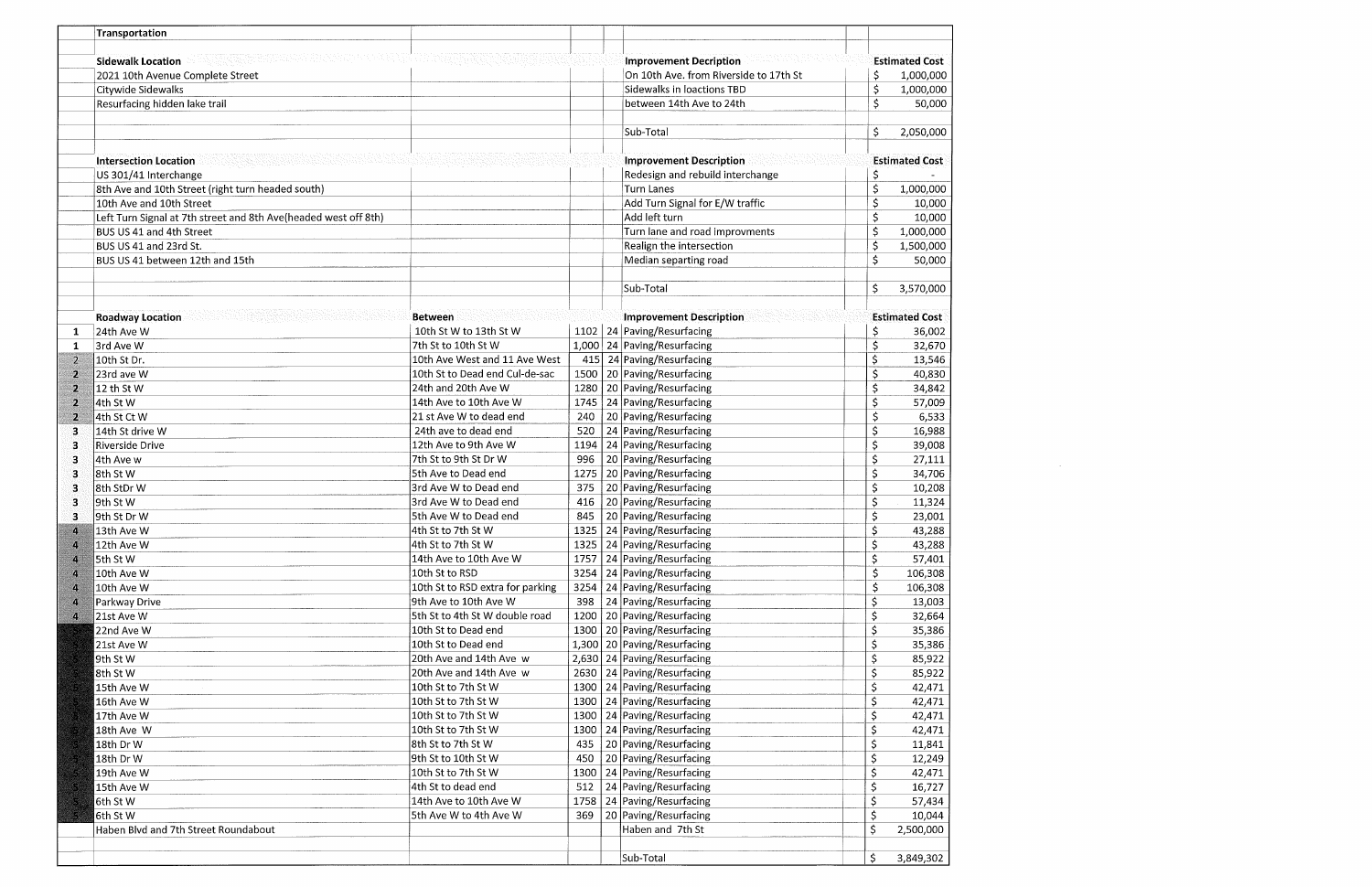| <b>Public Safety &amp; Law Enforcment</b>                         |                                                    |             |                       |
|-------------------------------------------------------------------|----------------------------------------------------|-------------|-----------------------|
| Law Enforcment Facitlitiles & Equipment                           | <b>Description</b>                                 |             | <b>Estimated Cost</b> |
| <b>Officer Protective Gear</b>                                    | <b>Officer Protective Gear</b>                     | \$          | 50,000                |
|                                                                   | Eleven active LPR cameras to cover                 |             |                       |
|                                                                   | gateways to City: Green Bridge N/S,                |             |                       |
| License Plate Recognition Cameras                                 | DesotoN/S, 2800 Blk 8th Ave W N/S                  | \$          | 135,000               |
|                                                                   | Sub-Total                                          | \$          | 185,000               |
| <b>Criminal Justice &amp; Public Safety Facility Improvements</b> | <b>Description</b>                                 |             | <b>Estimated Cost</b> |
| New or Renovated Police Department                                | Replace or renovate the police facility            | Ş           | 6,000,000             |
| <b>Generator</b>                                                  | Includes wiring for remote hook up                 | \$          | 300,000               |
| New UPS for PD Data Room                                          | <b>Battery Back-up for servers</b>                 | \$          | 15,000                |
|                                                                   |                                                    |             |                       |
|                                                                   | Sub-Total                                          | \$          | 6,315,000             |
| 911 and Public Safety Technology Upgrades                         | <b>Description</b>                                 |             | <b>Estimated Cost</b> |
| New Servers to support CAD and RMS System                         | New VM Farm and Software                           | $\varsigma$ | 150,000               |
|                                                                   | New RAID system to support video and               |             |                       |
| Storage                                                           | storage                                            | Ş           | 100,000               |
| <b>Encryption Software for Radios</b>                             | Allow all radios encryption security existing P.25 | \$          | 40,000                |
|                                                                   | Sub-Total                                          | \$          | 290,000               |
|                                                                   |                                                    | \$          | 6,790,000             |
|                                                                   |                                                    |             |                       |

 $\label{eq:2.1} \mathcal{L}(\mathcal{L}^{\text{max}}_{\mathcal{L}}(\mathcal{L}^{\text{max}}_{\mathcal{L}}),\mathcal{L}^{\text{max}}_{\mathcal{L}}(\mathcal{L}^{\text{max}}_{\mathcal{L}}))\leq \mathcal{L}(\mathcal{L}^{\text{max}}_{\mathcal{L}}(\mathcal{L}^{\text{max}}_{\mathcal{L}}))$